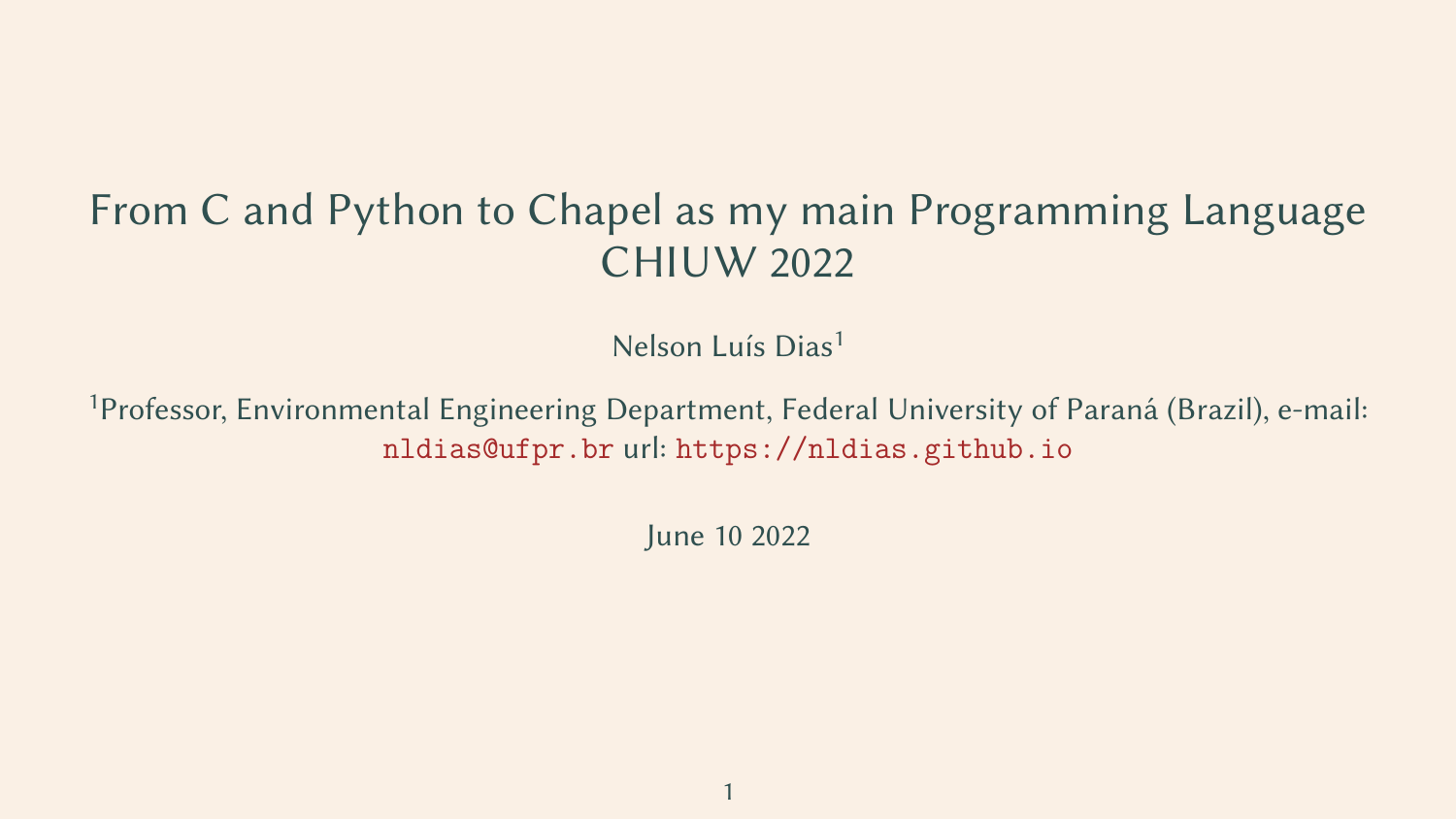About me: I am a Civil Engineer, and my research areas are Hydrology and Atmospheric Turbulence. Most of my research involves data processing, and some of it involves numerical methods (like CFD).



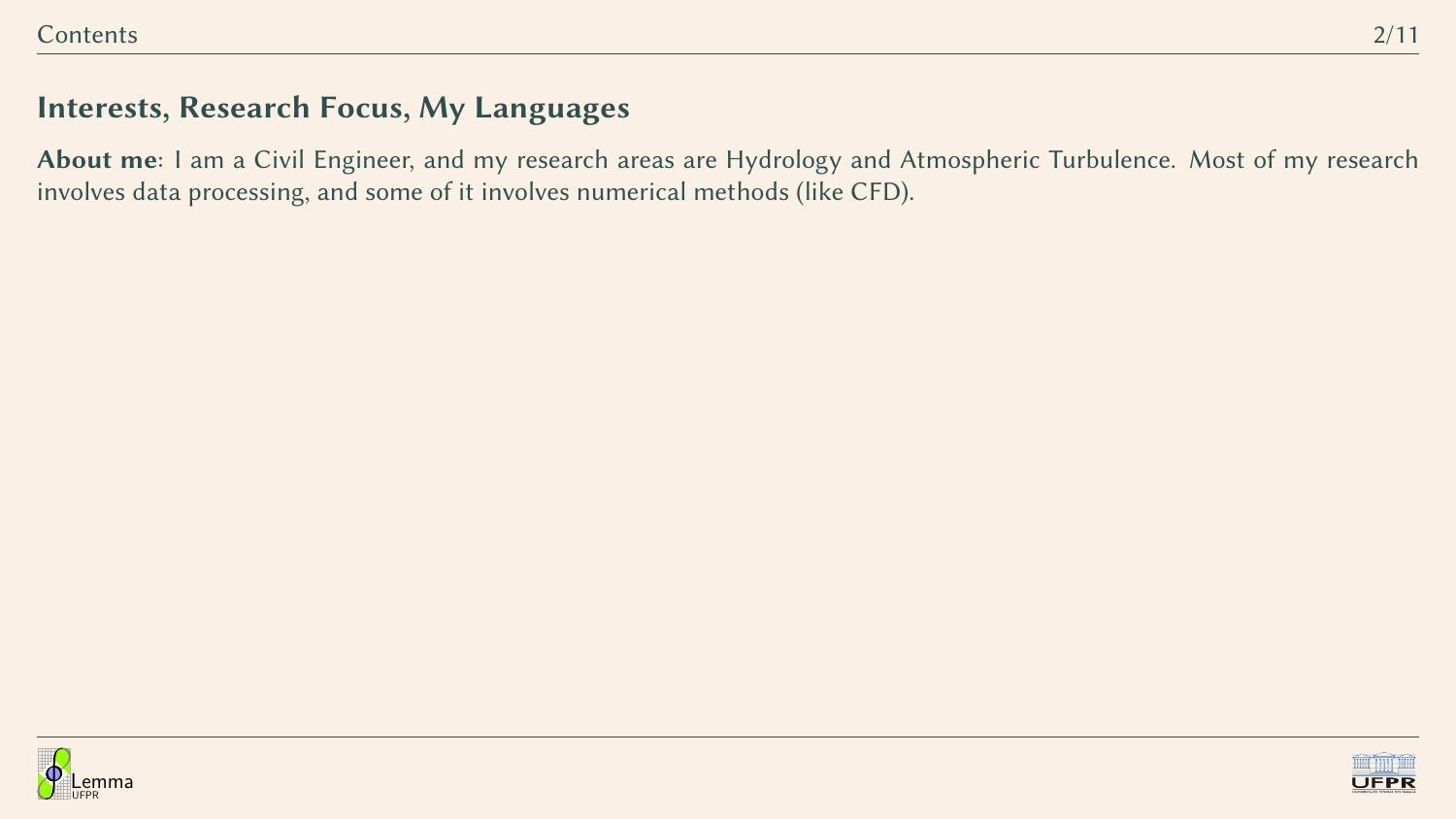About me: I am a Civil Engineer, and my research areas are Hydrology and Atmospheric Turbulence. Most of my research involves data processing, and some of it involves numerical methods (like CFD).

#### Languages in Learning:

Fortran 66 First language, with punched cards, on a PDP-11.

Pascal [\(Jensen and Wirth,](#page-14-0) [1974\)](#page-14-0) When I learned to program with discipline.



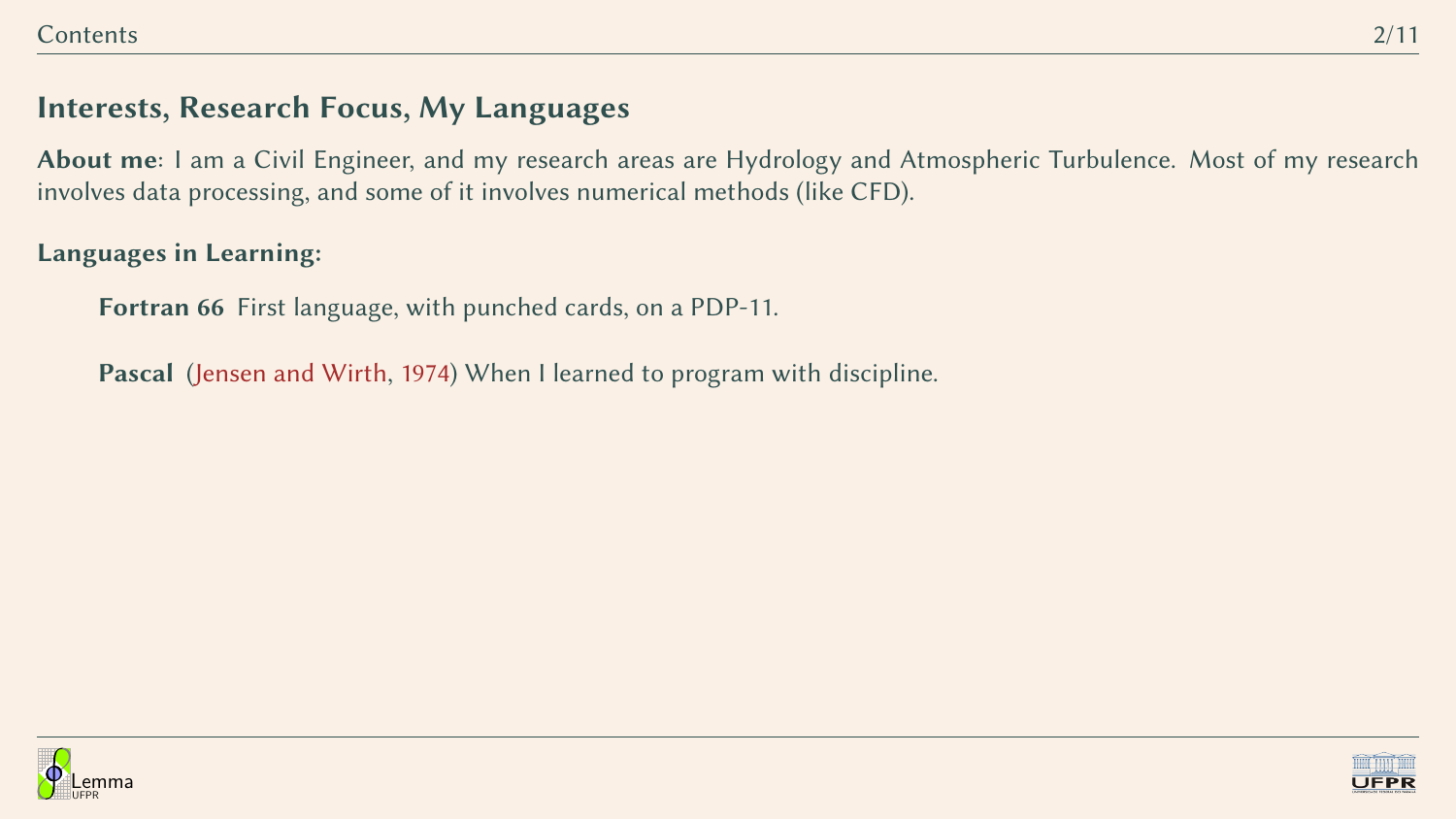About me: I am a Civil Engineer, and my research areas are Hydrology and Atmospheric Turbulence. Most of my research involves data processing, and some of it involves numerical methods (like CFD).

#### Languages in Learning:

Fortran 66 First language, with punched cards, on a PDP-11.

Pascal [\(Jensen and Wirth,](#page-14-0) [1974\)](#page-14-0) When I learned to program with discipline.

Languages in Research:

Vax Fortran IF-THEN-ELSE, DO-WHILE, END DO, etc.. MODULA-2, Turbo Pascal On the desktop. C, Fortran-9X On the desktop, for a long time. Python On the desktop, since 2008, until 2020. Chapel On the desktop, since 2020.



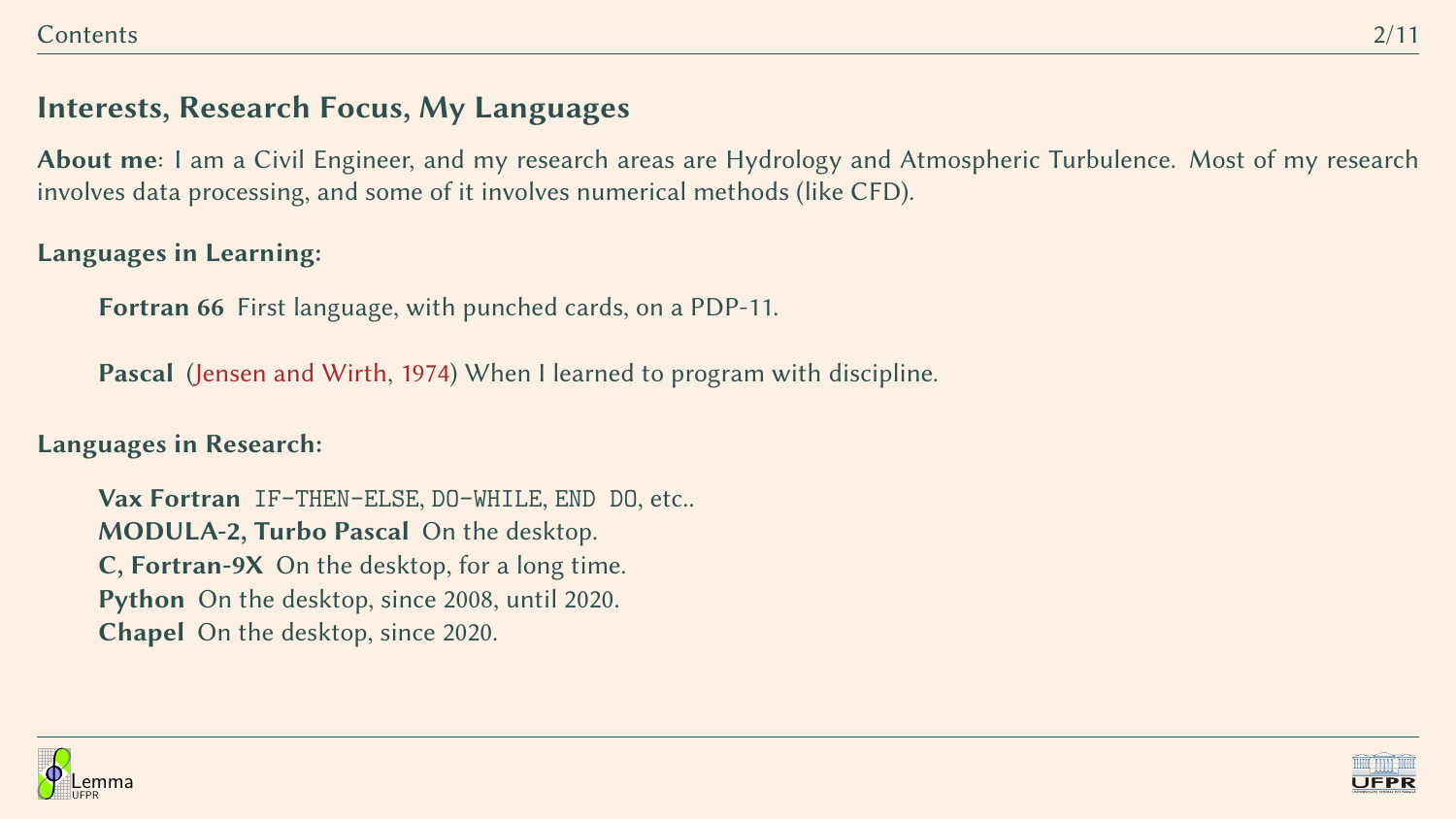About me: I am a Civil Engineer, and my research areas are Hydrology and Atmospheric Turbulence. Most of my research involves data processing, and some of it involves numerical methods (like CFD).

#### Languages in Learning:

Fortran 66 First language, with punched cards, on a PDP-11.

Pascal [\(Jensen and Wirth,](#page-14-0) [1974\)](#page-14-0) When I learned to program with discipline.

Languages in Research:

Vax Fortran IF-THEN-ELSE, DO-WHILE, END DO, etc.. MODULA-2, Turbo Pascal On the desktop. C, Fortran-9X On the desktop, for a long time. Python On the desktop, since 2008, until 2020. Chapel On the desktop, since 2020.

I have no experience with Clusters, supercomputers, etc..



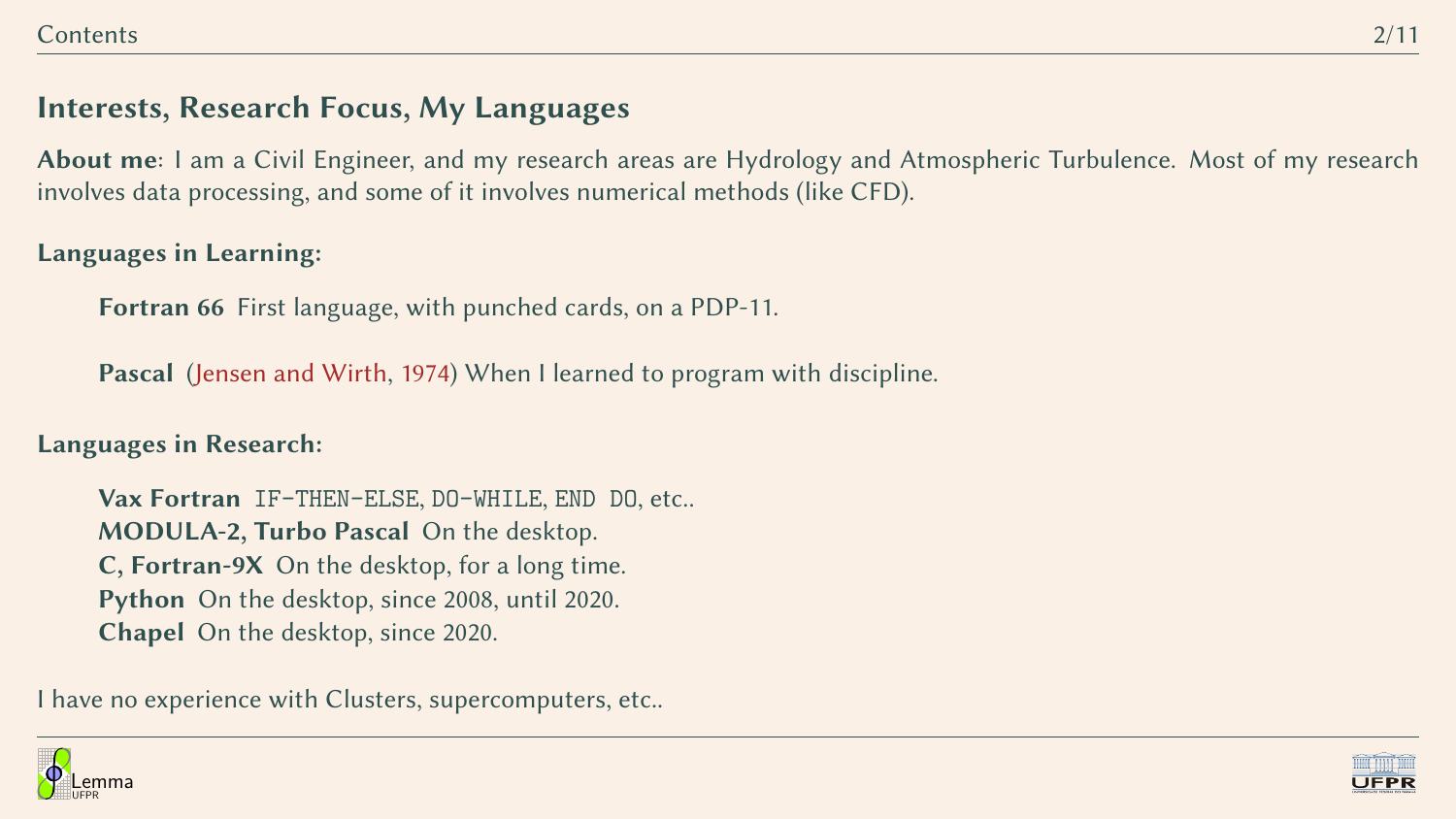#### Subjective evaluations of languages

- Dijkstra, E. W. (1968). Go to statement considered harmful. Commun ACM, 11(3):147–148
- "premature optimization is the root of all evil" Knuth, D. E. (1974). Structured programming with go to statements. ACM Computing Surveys (CSUR), 6(4):261–301
- Kernighan, B. W. (1981). Why pascal is not my favorite programming language. Computing Science Technical Report 100, AT&T Bell Laboratories, Murray Hill, New Jersey 07974

Caveats:

- I don't have any experience with C++ nor with OO features in any language.
- I am not a computer scientist (this is strictly a user's perspective).

This said, my desiderata [noun, pl: "something that is needed or wanted"] for a "best language" are

- 1. Relatively easy.
- 2. Enough constructs to handle any algorithm and large chunks of data (array slicing).
- 3. Fast.



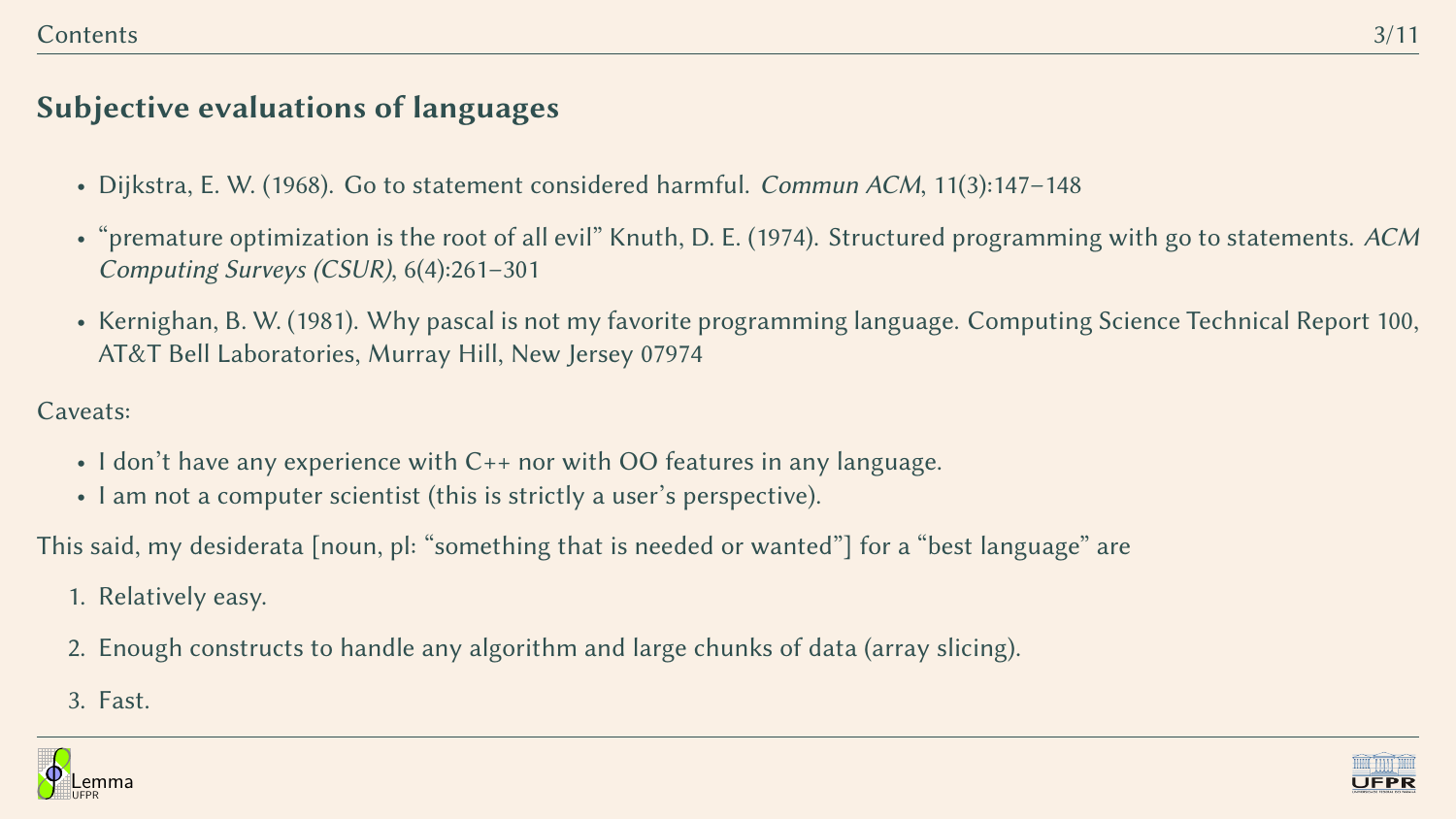# A quick (subjective) assessment of Chapel

Comparison with my other "main" languages

| Language Easy |                 | Constructs& Array Sl. Fast            |                  |
|---------------|-----------------|---------------------------------------|------------------|
| Python        | Yes             | Yes (Numpy)                           | No (for is slow) |
| $\mathsf{C}$  |                 | Yes (more or less) No (too low level) | Yes              |
| Fortran       | No (too large)  | Yes                                   | Yes              |
| Chapel        | Yes (but large) | <b>Yes</b>                            | <b>Yes</b>       |

An opportunity: Chapel has the potential to be a "universal language" (a little bit of marketing here)

- For the desktop, not only for clusters (this is probably my main point here: the "common" person without access to supercomputers (me) can profit a lot from it too).
- It can replace C, Fortran and Python with advantages over all of them (table above)
- It needs to be advertised, and progressively made easier to install (Linux packaging? A Windows setup.exe?)
- Good overall tutorials (covering most of the language) are needed.



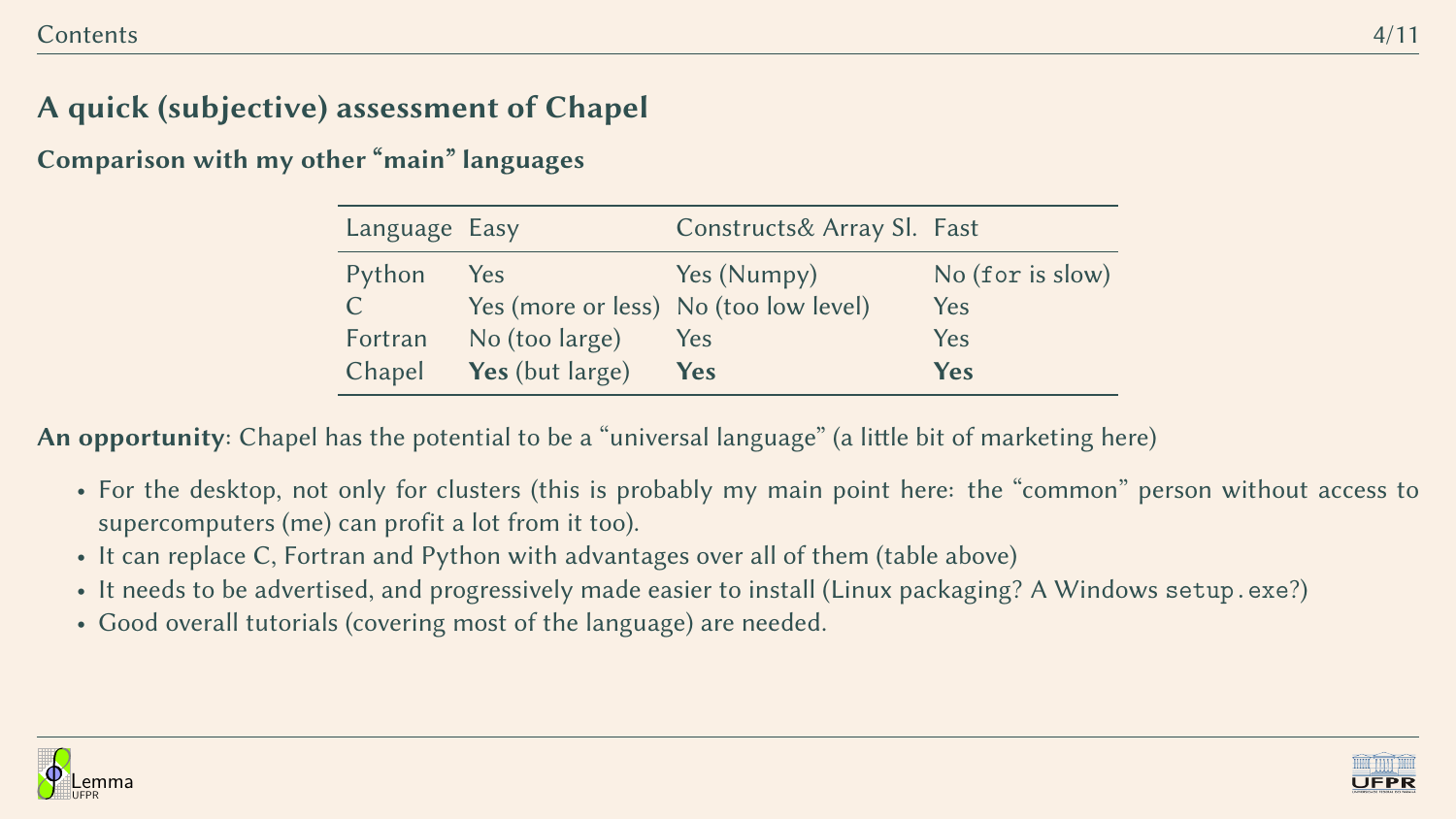# Chapel's Strengths

- Fast, painless parallelization: I can go a long way with forall.
- "Index-neutral": arrays can start at any value (0, 1, whatever). This also makes it easier to port legacy code from other languages.
- Modularity: I can build my own libraries and use them easily

export CHPL MODULE PATH=/home/nldias/Dropbox/nldchapel/modules

• Procedures with generic types

proc median(ref ax: [] ?at): at { ... }

- Domains (perhaps the distinctive feature of Chapel):
	- Declare arrays with a common domain, and manage their size together.
	- Sparse domains.
	- Associative domains (also work as sets) and arrays (like AWK arrays and Python dictionaries) are very useful and integrate seamlessly into array syntax.



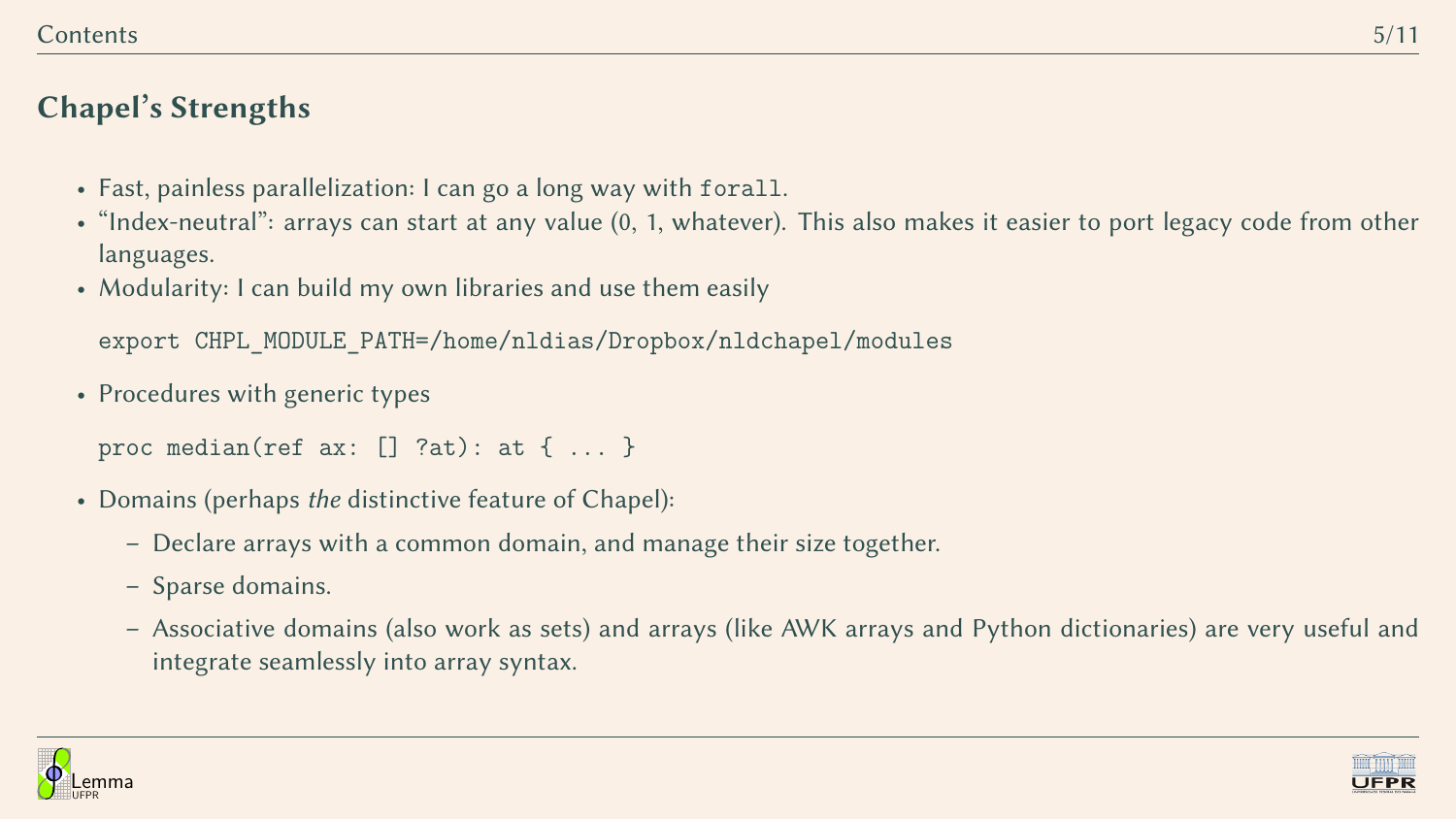## Some of my libraries

**angles.chpl** Very basic operations with angles (degrees to radians, etc.) **atmgas.chpl** Concentrations, densities, and other properties of atmospheric gases. **dgrow.chpl** Grow a domain dynamically to accomodate an out-of-range index. **evap.chpl** Evaporation formulas and methods in hydrology. **matrix.chpl** Vector and matrix multiplication, tridiagonal matrix algorithm (with a sparse domain), Gauss-Jordan inversion of a matrix, solution of a system of linear equations with Gauss elimination. **nspectrum.chpl** Spectral analysis. **nstat.chpl** Basic statistics, linear regression, Lowess [\(Cleveland,](#page-14-1) [1981\)](#page-14-1) low-pass filtering. **nstrings.chpl** Simple string operations. **ssr.chpl** Search, sort and replace procedures for arrays. **sunearth.chpl** Astronomical formulas for the trajectory of the Earth around the Sun. **turbstat.chpl** Processing of turbulence data. **water.chpl** Thermodynamic properties of water.



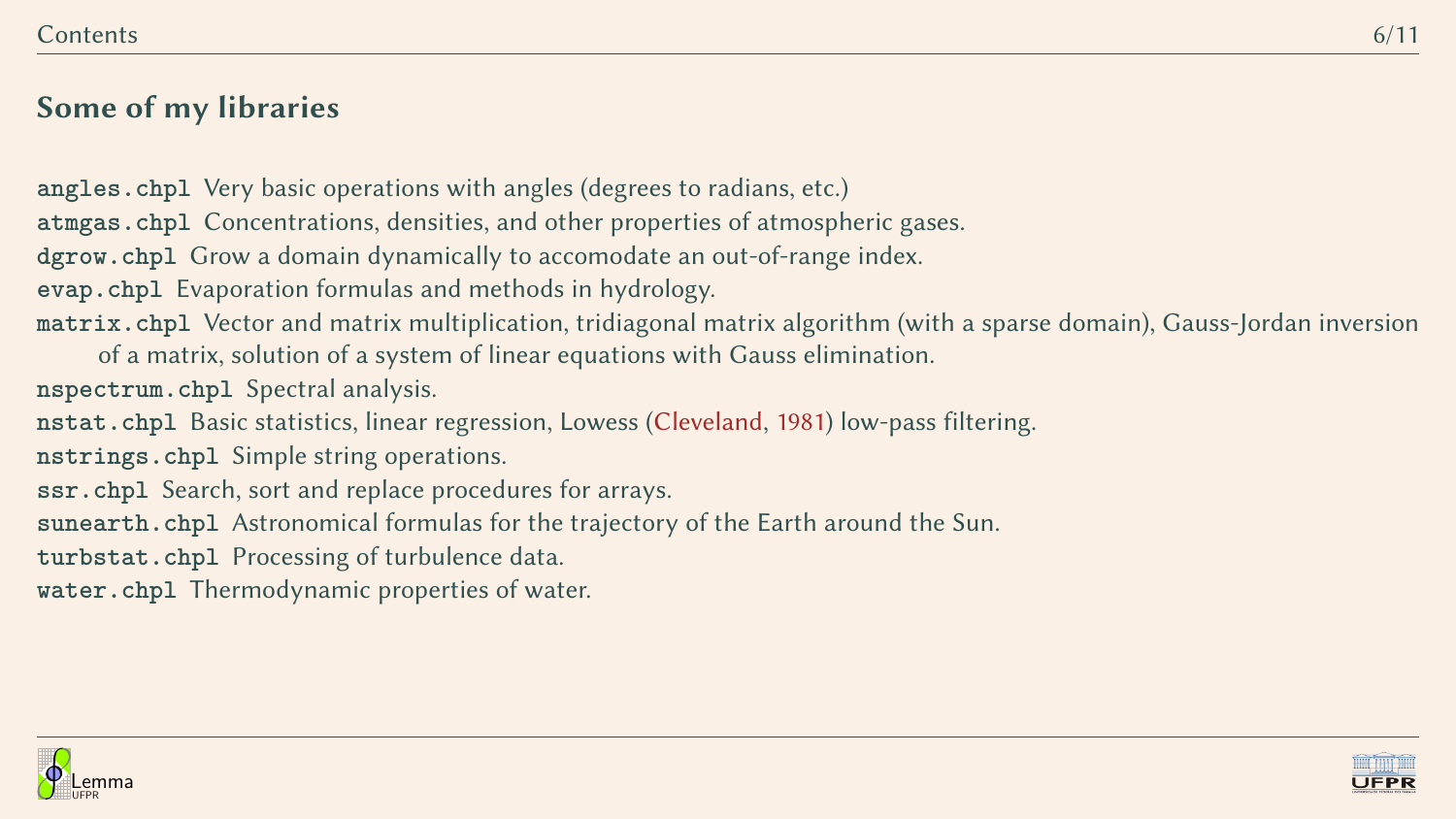# Real examples I – Laplace's equation with Successive over-relaxation

With 12 logical cores (6 physical):

Grid size  $N_n$ , number of iterations to convergence  $n_c$ , estimated  $\overline{u}$ , MAD and runtime  $t_r$  for the serial and parallel versions of the solution of Laplace's equation with SOR.

| serial<br>parallel                                                                                               |          |
|------------------------------------------------------------------------------------------------------------------|----------|
| $t_r$ (s)<br>$n_c$ $\overline{u}$<br>$N_n$<br><b>MAD</b><br><b>MAD</b><br>$n_c$ $\overline{u}$                   | $t_r(s)$ |
| 128<br>431 0.7500 2.5625 $\times$ 10 <sup>-7</sup><br>$0.0647$ 428 0.7500 2.5278 $\times$ 10 <sup>-7</sup>       | 0.0107   |
| 256 1934 0.7499 1.5653 $\times$ 10 <sup>-6</sup><br>$0.6914$ 1931 0.7499 1.5609 $\times$ 10 <sup>-6</sup>        | 0.1152   |
| 512 6947 0.7499 6.6456 $\times$ 10 <sup>-6</sup><br>9.9662 6943 0.7499 6.6525 $\times$ 10 <sup>-6</sup>          | 1.3221   |
| $1024$ 23955 0.7499 2.7032 $\times$ 10 <sup>-5</sup><br>$137.6410$ 23952 0.7499 2.7028 $\times$ 10 <sup>-5</sup> | 16.7878  |
| 2048 80310 0.7498 $1.0864 \times 10^{-4}$ 1867.7000 80306 0.7498 $1.0865 \times 10^{-4}$ 232.3660                |          |



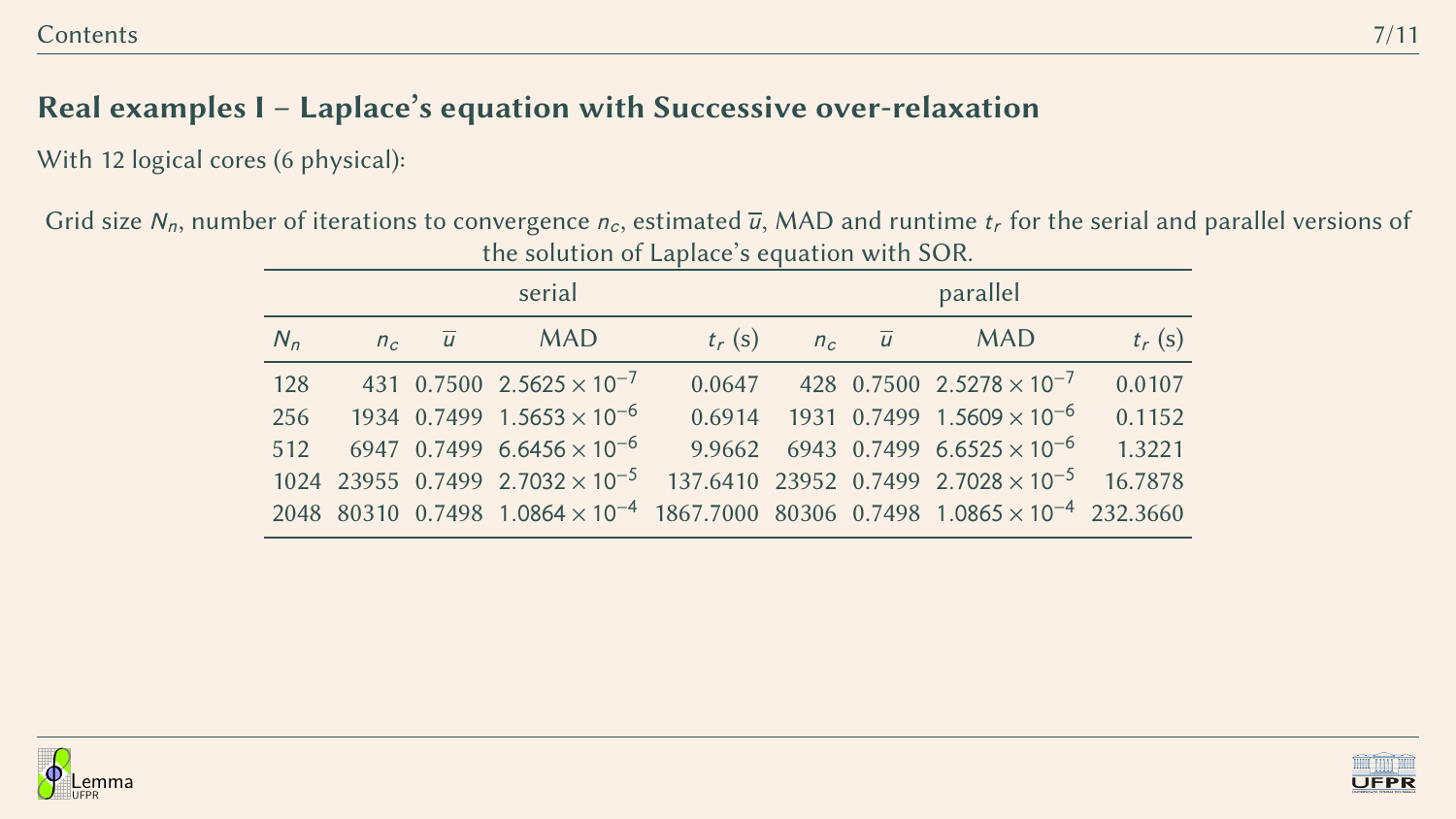#### Real examples II – Grow a domain as needed

Listing 1: dgrow.chpl - A procedure to grow the first dimension of a rectangular domain by a specified factor.

```
1 // -------------------------------------------------------------------
 2 // --> dgrow : grow the first dimension of a domain d by fr if the
 3 // index i is beyond the last element of the first dimension
     4 // -------------------------------------------------------------------
5 proc dgrow (
6 i : int , // an index of the first dimension
7 ref d :domain , // the domain to be grown
8 fr: real=1.5 // the growth factor (1.2 grows by 20%, etc.)
9 ) {
10 assert ( fr >= 0.0); // just in case
11 var dranges = d . dims (); // the ranges that constitute d
12 var nfirst = dranges (0). first ; // the first index of the first dim
13 var nlast = dranges (0). last ; // the last index of the first dim
14 var dsize : real = d . shape (0); // current size of first dimension
15 // if i in valid range , do nothing ; only grow if i is
16 // next -to - last in range
17 if ( i == nlast + 1 ) then {
18 dsize *= fr ; // grow it
19 var nsize = dsize :int; // back to int
20 nlast = nfirst + nsize - 1; // calculate the new last
21 dranges (0) = nfirst .. nlast ; // the new range of the first dim
22 d = dranges ; // resize the whole d
23 }
```


}

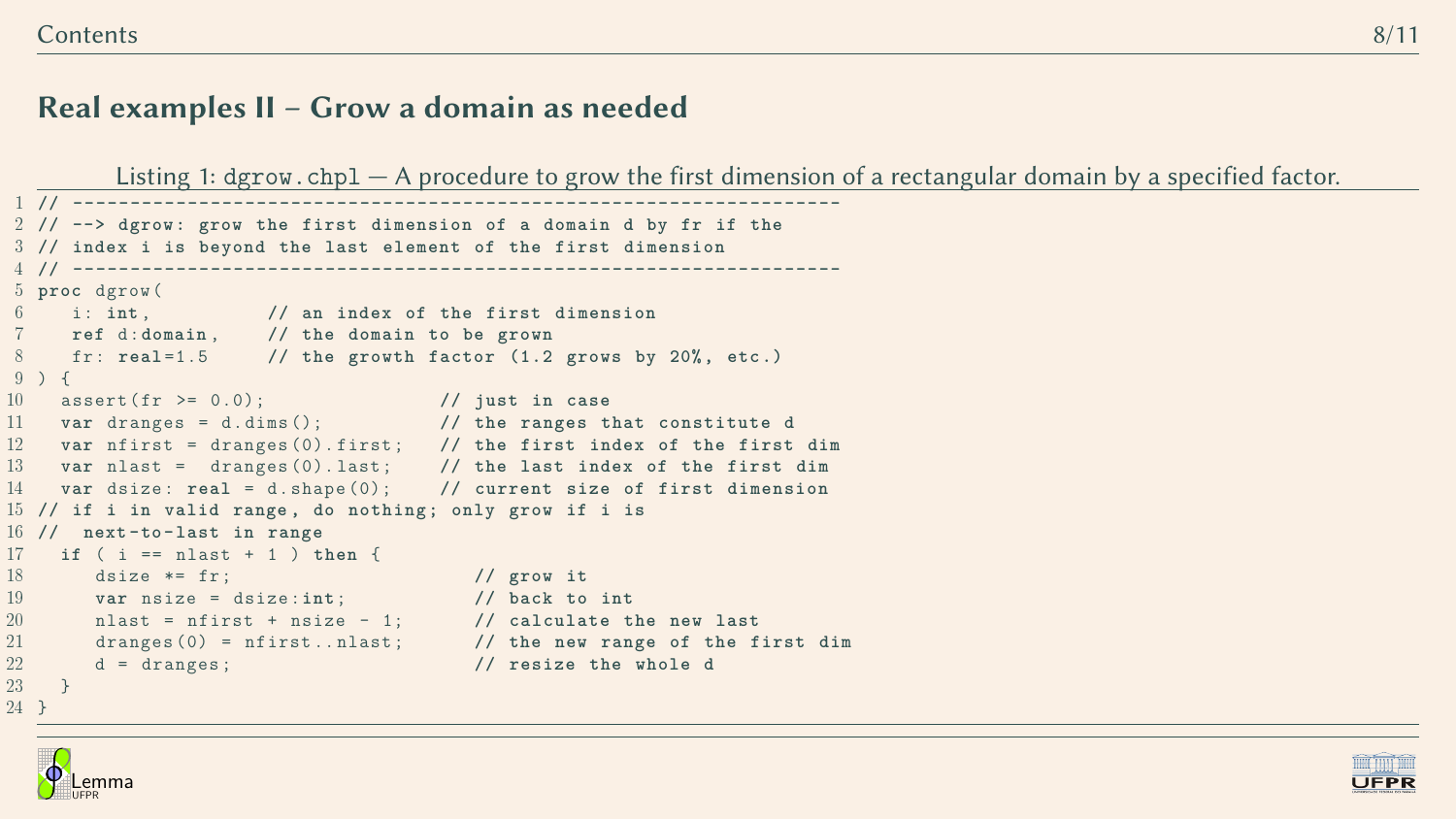## Wish list and last words

#### Wish list:

• Automatic re-indexing at procedure declaration:

```
proc vmax(ref a: [1..?n] real) { ... }
```
• Procedures as arguments to procedures:

```
proc trap(in n: int, in a: real, in b: real, f: proc(x: real): real): real { ... }
```
• Faster compilation, smaller executables.

## Last words of praise for Chapel:

- Elegant,
- easy to catch errors,
- generates fast and parallell code effortlessly.



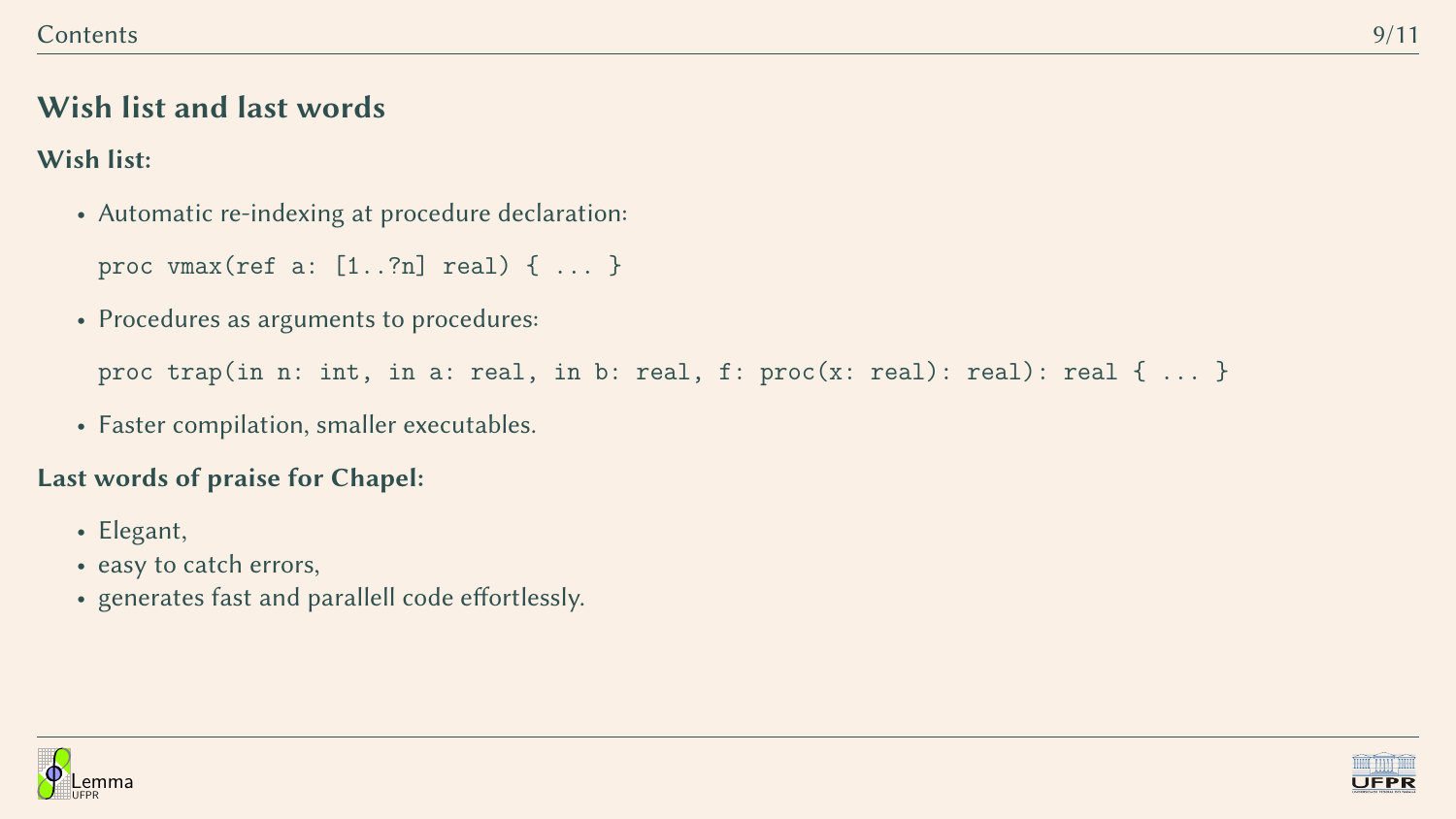## Wish list and last words

#### Wish list:

• Automatic re-indexing at procedure declaration:

```
proc vmax(ref a: [1..?n] real) { ... }
```
• Procedures as arguments to procedures:

```
proc trap(in n: int, in a: real, in b: real, f: proc(x: real): real): real { ... }
```
• Faster compilation, smaller executables.

#### Last words of praise for Chapel:

- Elegant,
- easy to catch errors,
- generates fast and parallell code effortlessly.

#### Thank you for your attention!



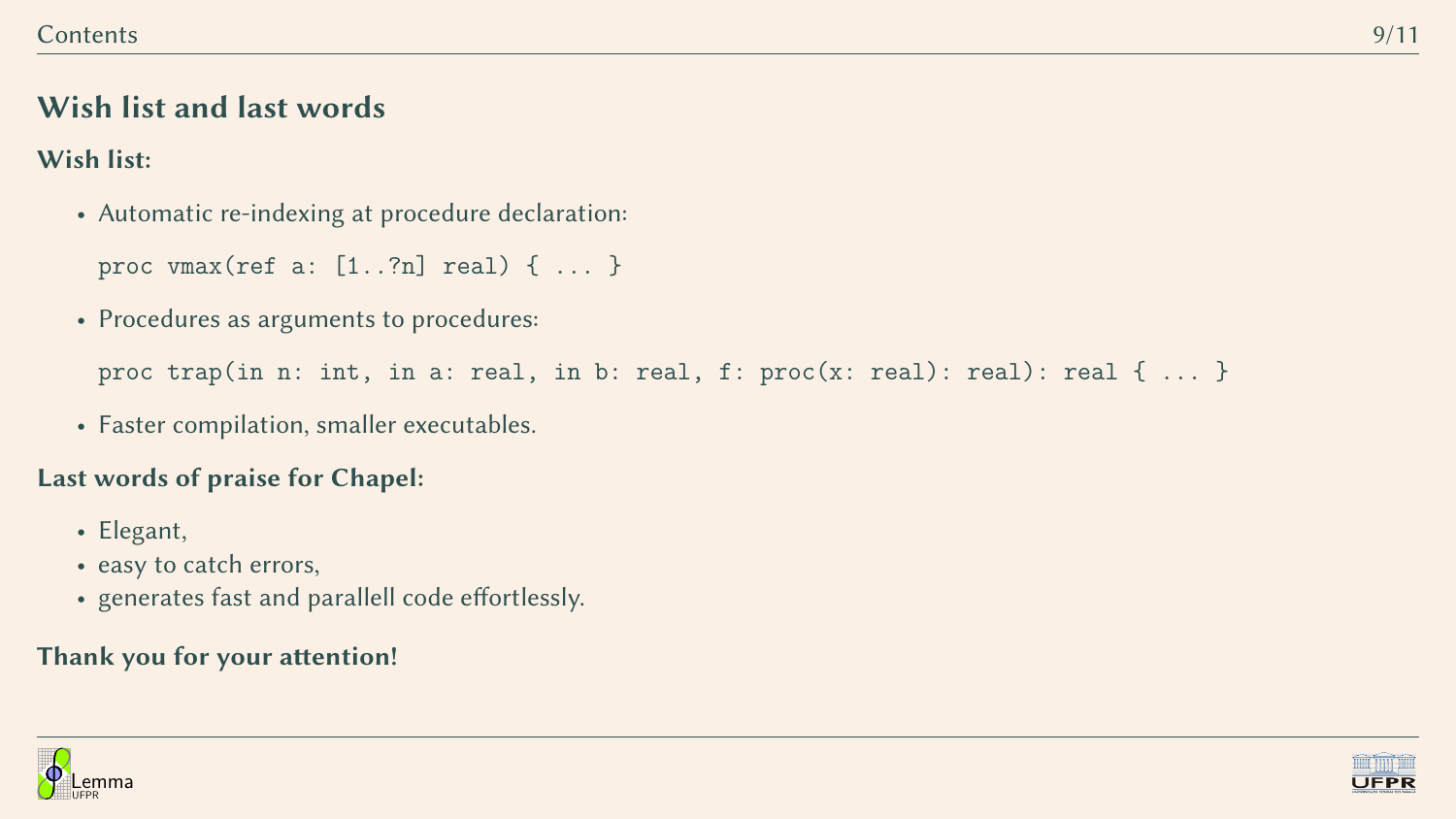# References